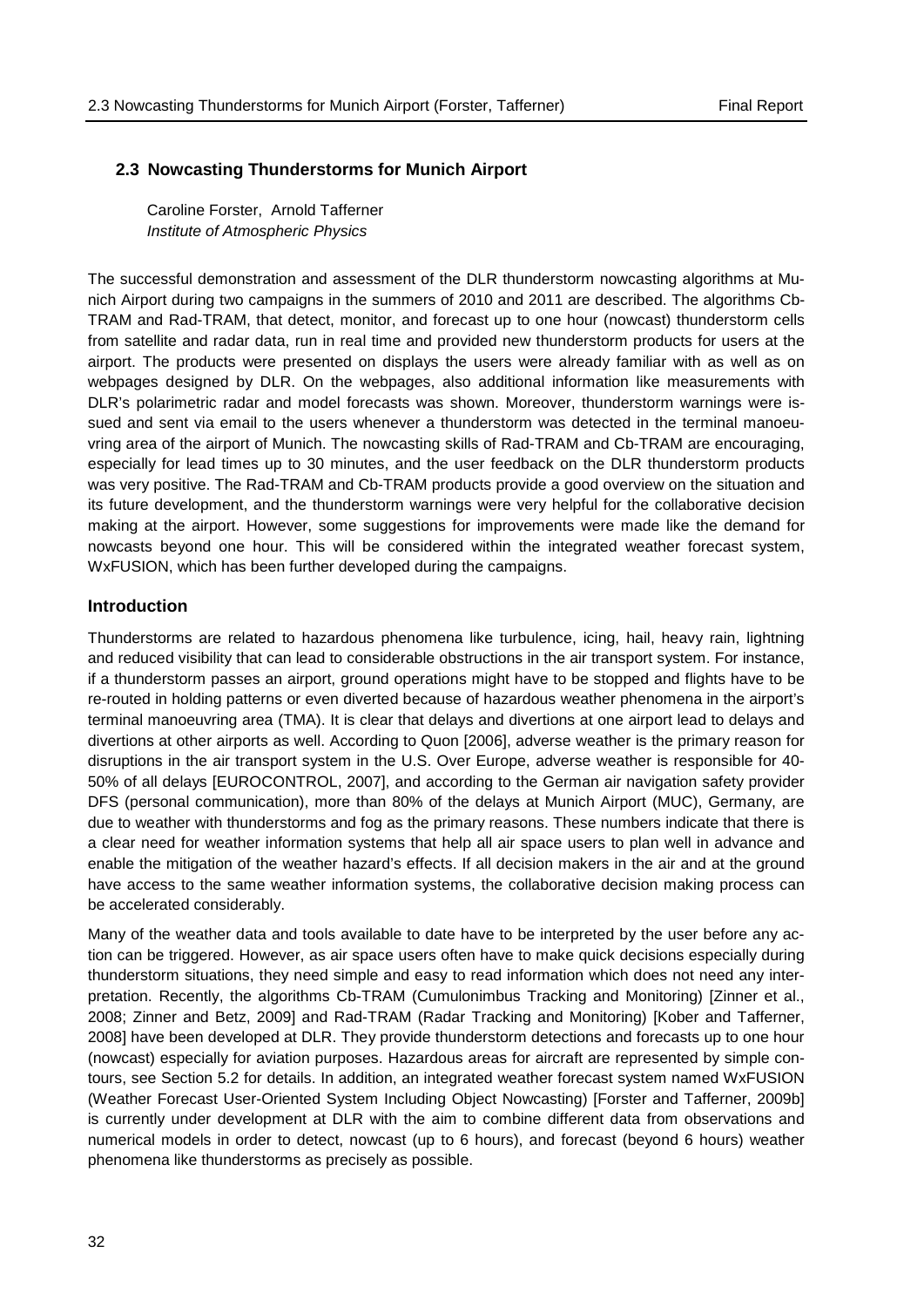For the development of such algorithms and systems, feedback of the users is needed in order to optimise the output of the algorithms in terms of the user's requirements. Therefore, two summer campaigns have been initiated and performed at MUC airport during 2010 and 2011. One of the aims of these campaigns was the demonstration and test of the DLR nowcasting products at MUC in close cooperation with the German Meteorological Service (DWD) and users from DFS, the Lufthansa Hub Control Center (DLH-HCC), and the Munich Airport operations (FMG). This paper will present the results of these campaigns with regard to thunderstorm nowcasting and outline recent developments with regard to WxFU-SION. Other activities during the campaigns like wake vortex forecasts and air traffic operational concepts will be described in other contributions of this report [Holzäpfel et al. 2011; Mollwitz and Korn, 2011]. In the following, we introduce the DLR nowcasting algorithms Cb-TRAM and Rad-TRAM; we describe the activities and specific goals of the two campaigns in more detail; we present an example of a typical thunderstorm situation at MUC and the products provided by DLR; then, the user feedback and the quantitative evaluation of the nowcasting products during the campaigns are discussed before we conclude our study and give an outlook.

## **The DLR Nowcasting Algorithms**

## **Cb-TRAM**

Cb-TRAM (Cumulonimbus Tracking and Monitoring) is a fully automated algorithm for the detection, tracking, and nowcasting of thunderstorms by using satellite data from METEOSAT SEVIRI (Spinning Enhanced Visible and Infra-Red Imager) [Zinner et al., 2008; Zinner and Betz; 2009]. The four different spectral channels high resolution visible (HRV), infra-red (IR) 10.8µm, IR 12.0µm, and water vapour (WV) 6.2µm are combined in order to identify three different stages of thunderstorm development: (1) convection initiation, (2) rapid vertical development, and (3) mature stage (Figure 1). Note that Cb-TRAM is able to detect the most active parts within huge cloud systems. Over Europe, METEOSAT data have a spatial resolution of about 5x5 km² and are available either every 15<sup>th</sup> minute (METEOSAT-9 normal scan) or every 5<sup>th</sup> minute (METEOSAT-8 rapid scan). The tracking in Cb-TRAM is based on the geographical overlap between current detections and first-guess patterns of cells detected in preceding time steps. At a time, the first-guess patterns are retrieved by using the



**Figure 1.** HRV image from METEOSAT-8 over middle Europe with Cb-TRAM objects as polygons; yellow, orange, and red indicate detected development stages 1, 2, 3. Grey and white contours indicate the 15 and 30 minutes nowcasts.

approximate propagation direction and velocity of a detected cloud pattern during the previous 30 minutes in combination with an image-matching algorithm [cf. Zinner et al., 2008]. This algorithm extracts the general transformation vector field from several consecutive satellite images, thereby describing the cloud motion and local cloud developments. Similar to the first-guess patterns, nowcasting intervals from 5 to 60 minutes are generated by extrapolation and exploitation of the pyramidal imagematching algorithm. Additional details as well as application and validation studies of Cb-TRAM were provided by Zinner and Betz [2009], Tafferner et al. [2008], Forster et al. [2008], Dotzek and Forster [2010], and Zinner et al. [2011].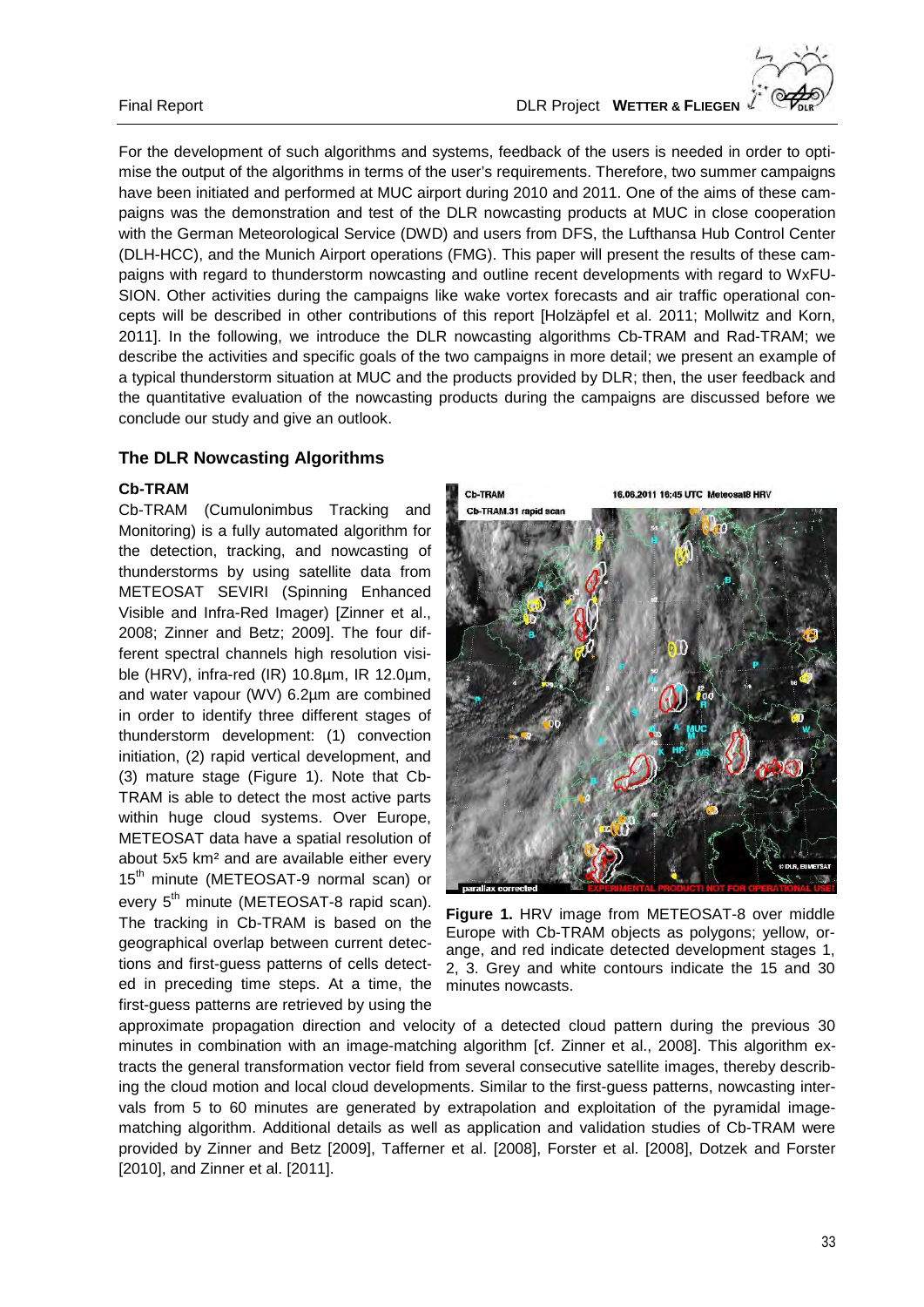## **Rad-TRAM**

Rad-TRAM (Radar Tracking and Monitoring) is a detection, tracking, and nowcasting algorithm for heavy precipitation cells by using weather radar data [Kober and Tafferner, 2008]. A reflectivity threshold of 37dBz is used in order to identify hazardous precipitation areas for air traffic (Figure 2). This threshold has been chosen, as precipitation with reflectivity  $\geq$  37dBz often corresponds to lightning activity within the most active parts of thunderstorms. In addition, experience has shown that pilots often avoid flying through precipitation with reflectivity ≥ 37dBz. During the summer campaign 2010, Rad-TRAM was based on the European radar composite (PM product) provided by the DWD. It has a spatial resolution of 2km x 2km and a temporal resolution of 15 minutes. For the summer campaign 2011, Rad-TRAM was set up on a new DWD product, the EURADCOM com-



**Figure 2.** DWD weather radar composite (colored shading) over TMA MUC with detected Rad-TRAM Cb cells (black polygons); grey polygons indicate 60 minutes nowcast; black lines are the tracks of the objects.

posite which covers Central Europe with a spatial resolution of 1km x 1km and a temporal resolution of 5 minutes. The EURADCOM product has been especially developed for aviation purposes in the Functional Air Space Block European Central (FABEC). Rad-TRAM's tracking and nowcasting is based on the same principle as in Cb-TRAM. For more details on Rad-TRAM applications see Kober and Tafferner [2008] and for details on the tracking and nowcasting technique see Zinner et al. [2008].

## **The Summer Campaign 2010**

During 2010, the campaign was performed within the Wetter & Fliegen project. It took place from 1 June until 15 August 2010. The focus of this first campaign was the demonstration of the products to the users who should test them and give feedback on their benefits and disadvantages. The DWD provided input data for the DLR nowcasting tools as well as other observational and forecast data and acted as an observer of the activities during the campaign. In case of a positive user feedback with regard to the DLR nowcasting tools, the DWD considers to implement Cb-TRAM and Rad-TRAM in its operational service.

Cb-TRAM and Rad-TRAM products were provided in real time directly from DLR to the DFS Center at MUC, the DFS Tower MUC, the DLH\_HCC, and the FMG. They were presented on a website from DLR [\(http://www.pa.op.dlr.de/nowcasting/\)](http://www.pa.op.dlr.de/nowcasting/) which was updated whenever a new Cb-TRAM or Rad-TRAM product was available. During 2010, the refresh rate was 15 minutes. Both Cb-TRAM and Rad-TRAM were displayed also in real time in the Weather Image Information System (WIIS) by the company WIIS GmbH. WIIS was already well-established at LH HCC, FMG, and DFS Center MUC, i.e. the users could test the DLR products in displays they were familiar with. Feedback of the users was collected via e-mail and via a questionnaire.

In addition to the nowcasting tools, also products from the DLR polarimetric Doppler radar POLDIRAD were provided to the users. POLDIRAD is a C-Band radar with polarisation agility for transmitting, dualchannel receiving, and Doppler capability. It was operated during thunderstorm situations only, but provided the advantage that vertical scans through specific thunderstorm clouds could be performed manually if necessary and that hydrometeors could be distinguished due to the polarisation capability. These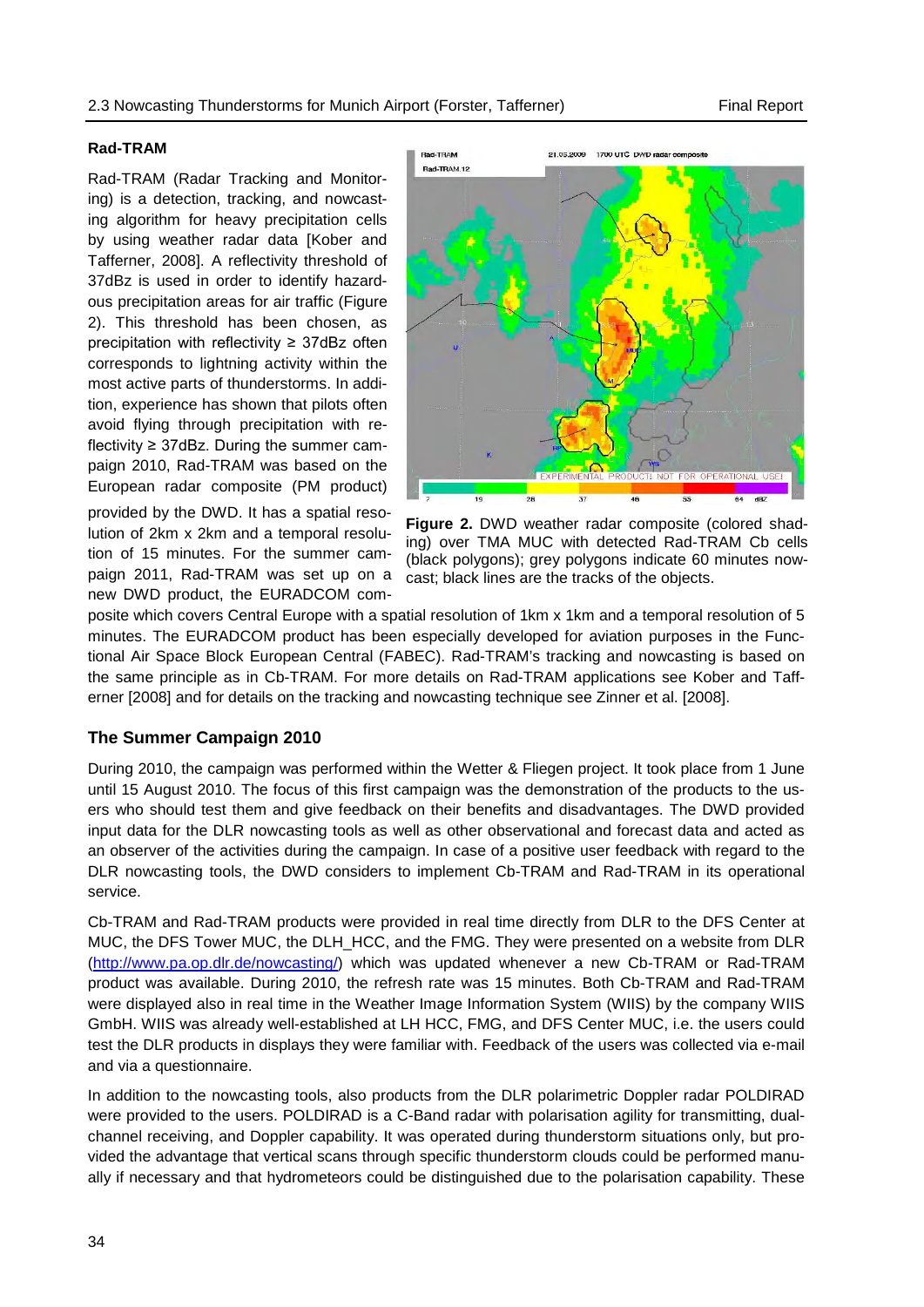skills were very helpful to estimate the echo top of a thunderstorm and the location of hail within the cloud. If operated, POLDIRAD can provide its products in 10 minutes intervals. They were available for the users on a website [\(http://www.pa.op.dlr.de/poldirad/\)](http://www.pa.op.dlr.de/poldirad/).

From the DWD COSMO-DE model, parameters important for take-off and landing procedures as well as for airport operations like wind, total precipitation, and temperature were extracted and graphically prepared for the TMA MUC (COSMO-MUC). The COSMO-MUC forecasts were updated every hour and products were displayed in 15 minutes intervals at [http://www.pa.op.dlr.de/MUCSOMMER2010/.](http://www.pa.op.dlr.de/MUCSOMMER2010/)

In order to draw the attention of the users to our products during thunderstorm situations, thunderstorm warnings were issued by DLR via e-mail to all users involved in the campaign whenever thunderstorms were detected and forecast in the TMA MUC. The warnings were simple and short text messages describing the situation and giving an overview of the situation by an attached image displaying Cb-TRAM and/or Rad-TRAM output. As these warnings were issued by hand, it was necessary to permanently monitor the weather and especially the thunderstorm situation. For this, not only the nowcasting tools Cb-TRAM and Rad-TRAM, but also other weather information and tools from the DWD within in the Ninjo Workstation were used.

LH HCC offered DLR a working place in the HCC area during the whole campaign period, i.e. whenever there was a thunderstorm situation, DLR staff had the possibility to be directly in contact with the people responsible for operations at the airport and with air traffic controllers. For instance, the director of operations at the LH HCC could explain his work and its dependence on the current weather situation, while DLR staff could in turn explain the thunderstorm products and how they can be used at LH HCC. Within the course of the campaign it turned out that these conversations and discussions were very valuable for both sides. The DLR staff learned much about the chain of operations at the airport and the related needs with regard to thunderstorm information, while the users learned about modern weather information and how it can facilitate their work.

For a later evaluation of the campaign, it was necessary to collect information and establish a documentation of all thunderstorm days during the campaign period. This has been done on a campaign website, where different links to the documentation and the products offered by DLR are available [\(http://www.pa.op.dlr.de/MUCSOMMER2010/\)](http://www.pa.op.dlr.de/MUCSOMMER2010/).

Finally, the integrated weather information system WxFUSION has been tested and further developed during the campaign period. As the system is still under development, the WxFUSION products have not yet been presented to the users at the airport, but have been tested internally.

## **The Summer Campaign 2011**

As the summer campaign in 2010 was successful and resulted in a very positive user feedback (see below), the DFS requested a repetition of the campaign in 2011 with slightly different and additional activities described below. Since a second summer campaign could not be supported within Wetter & Fliegen, the DFS was prepared to sponsor the summer campaign 2011 within the LuFo IV project iPort. The campaign took place from 1 June until 30 September 2011. Its focus was again the demonstration of the nowcasting products and their test by the users (this time users at DFS only) as well as the collection of further and more detailed user feedback.

This time, Cb-TRAM and Rad-TRAM were test-wise installed and running at the DWD, i.e. Cb-TRAM and Rad-TRAM output was directly provided in real time to the users by the official weather data supplier for aviation in Germany. This is an important step towards an implementation of the DLR algorithms in the operational service by the DWD. It could be shown that the installation of the algorithms in the environment at DWD is not complicated, and that the algorithms were running stable over the whole campaign period. In addition, Cb-TRAM and Rad-TRAM output could easily be included in the Ninjo test version and was tested by the DWD at MUC.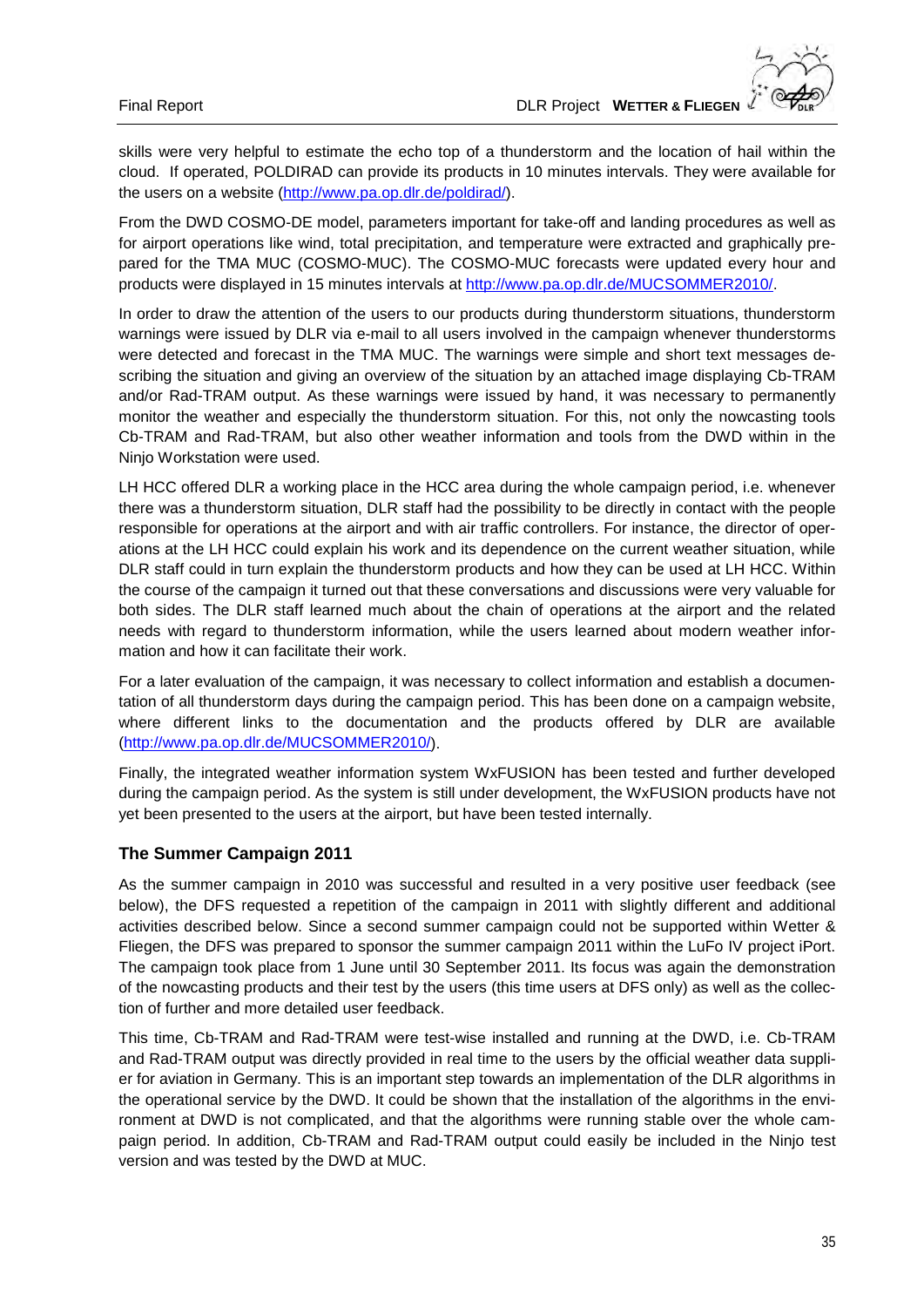The Rad-TRAM and Cb-TRAM output data were provided every 5<sup>th</sup> minute and were collected and stored by the DFS during the whole campaign period. They are used for evaluation purposes and for the test-wise integration in DFS displays like MetFROG and PHOENIX, a special weather information display for air traffic controllers and the controller display in the tower, respectively. Rad-TRAM could already be demonstrated in real time in the MetFROG test display during summer 2011. It was tested at several places within the DFS, e.g. Tower MUC, Tower Köln/Bonn, Tower Düsseldorf, and Center Operation Support. So far, detailed feedback has been received from the Tower MUC (see below).

Similar to the campaign in 2010, the DLR products were also displayed on the DLR nowcasting site [\(http://www.pa.op.dlr.de/nowcasting/\)](http://www.pa.op.dlr.de/nowcasting/), a documentation of all thunderstorm days has been established [\(http://www.pa.op.dlr.de/MUCSOMMER2011/\)](http://www.pa.op.dlr.de/MUCSOMMER2011/), and DLH-HCC kindly offered the working place in the HCC again. As the thunderstorm warnings turned out to be very helpful, they have been issued again on demand of the DFS Tower MUC. In addition, new POLDIRAD products were presented to the users on a website [\(http://www.pa.op.dlr.de/poldirad/rainbow.html\)](http://www.pa.op.dlr.de/poldirad/rainbow.html). This includes vertical cross sections through thunderstorm cells along the glide path at MUC as well as Doppler velocities and vertical wind profiles.

Finally, the Bayerische Rundfunk (BR) prepared a documentary about clouds for the series "Faszination Wissen" in which thunderstorm clouds and aviation were one of the key topics. A BR team visited DLR on 19 July 2011 in order to document the DLR activities for the nowcasting of thunderstorms for aviation. Fortunately, this day was a thunderstorm day at MUC airport, and the DLR team could demonstrate the skills of their nowcasting tools to the film team in real time. The shooting was done both at the working place in the DLH HCC at MUC and in the office of the DLR team at Oberpfaffenhofen. The documentary has been shown on the Bavarian TV on  $6<sup>th</sup>$  of November 2011.

## **An Example Case: The 19th of July 2011**

As an example of how the DLR nowcasting products were presented to the users, the thunderstorm case on 19th July 2011, when a BR team filmed at DLR, will be shown here. Ahead of a low pressure system, warm and humid air masses were advected to Bavaria. At 16:15 UTC, the vortex of the low pressure system over France can clearly be seen in the HRV satellite image with Cb-TRAM contours superimposed (Figure 3a). Convection initiation (yellow contours) is detected near the center of the low pressure system, and a mature thunderstorm (red contour) has already developed between Kempten and Hohenpeissenberg (marked by K and HP). It is predicted to move in a north-easterly direction (grey and white contours in Figure 3a and b) and is related to lightning activity, heavy precipitation, hail (reflectivity >55dBZ, Figure 3b). A first thunderstorm warning was sent to the users at this time with Figure3b as attachment. The thunderstorm intensified and slowly moved towards MUC. At around 16:30 UTC, POLDIRAD scans show echo tops at 10 to 12 km height within the cell (Figure 4a), and the vertical structure with the overhanging strong reflectivity indicates strong dynamical development within the cell (Figure 4b). At 18:15 UTC the thunderstorm had crossed the river Lech and reached lake Ammersee (Figure 3c). A second warning was sent to the users at this time with Figure 3c attached. Finally, the thunderstorm reached MUC at 19:45 UTC (Figure 3d).

On this day, the DLR team was present at the working place at LH HCC and could show and discuss the DLR products with the director of operations at LH HCC who asked from time to time for an update of the situation during the afternoon. It was especially important for him to know when the thunderstorm will hit MUC. At 19:30 UTC there was a peak in departing long distance flights scheduled, and LH's interest was the departure of these flights before the thunderstorm arrived at MUC. If necessary, LH would try to accelerate the dispatch of these flights in order to avoid that they were stuck on the ground because of lightning and heavy precipitation over MUC. The DLR nowcasting products finally predicted about one hour in advance that the thunderstorm will likely hit MUC after 19:30 UTC. This information was very helpful for the dispatch at LH HCC. Unfortunately, it was not possible to talk to users from the FMG or DFS on this day, as they were under pressure because of the thunderstorm situation. However, feedback on the DLR nowcasting products from DFS and FMG was given at a later time and is presented in the following.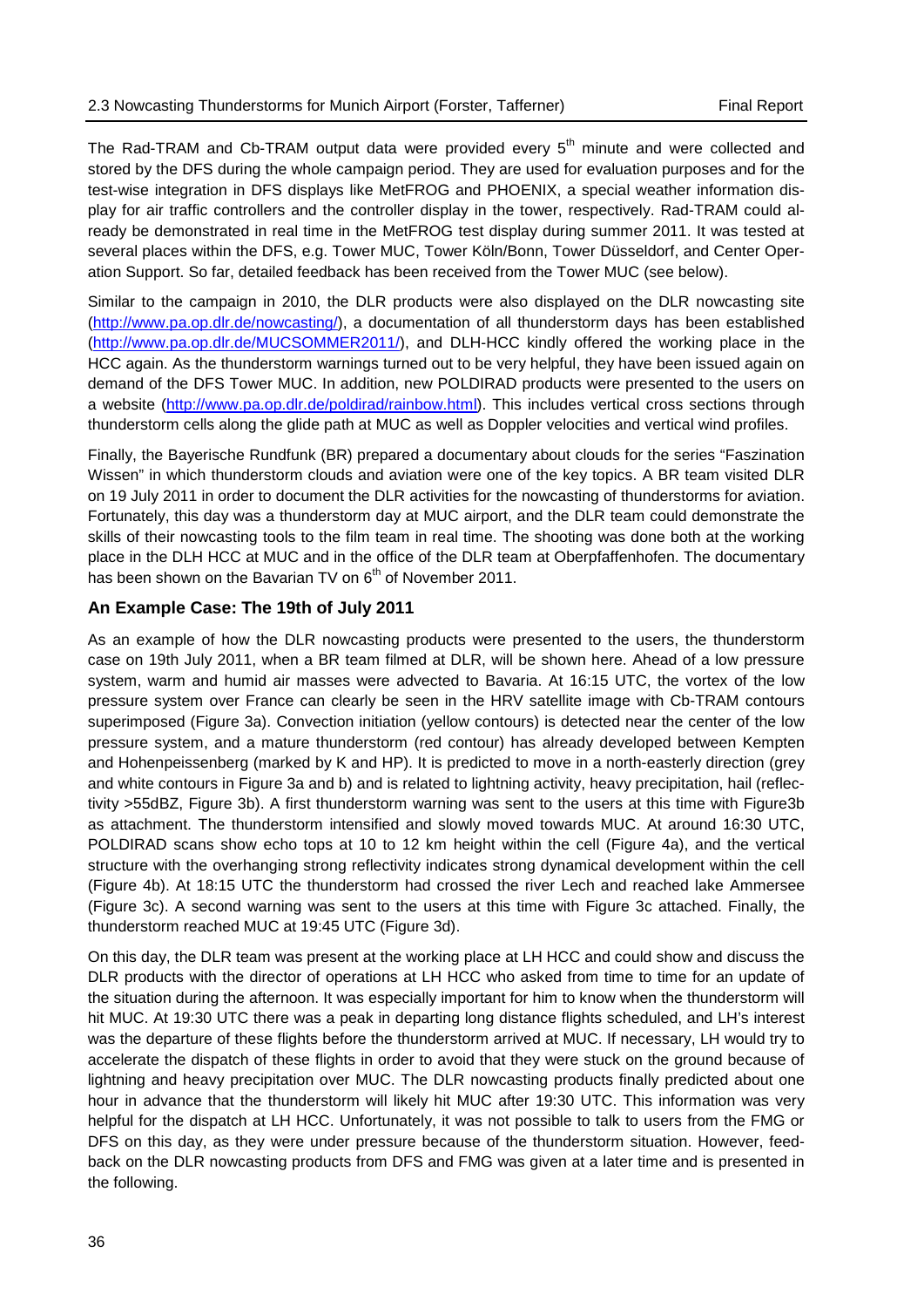Final Report **CONTER A FULL ASSESS** DER Project **WETTER & FLIEGEN** 



**Figure 3.** Thunderstorm situation on 19 July 2011. (a) METEOSAT-8 HRV image at 16:15 UTC with Cb-TRAM contours; yellow, orange, and red contours indicate the detected development stages 1, 2, 3. (b) EURADCOM radar composite with black Rad-TRAM contours at 16:15 UTC. (c, d) As (b), but for the TMA MUC at 18:15 UTC (c) and 19:45 UTC (d). The grey and white polygons in (a) and (b) are the 30 and 60 minutes nowcasts. The thin black contours in (c) and (d) are the 60 minutes nowcasts. Blue crosses in (c) and (d) represent lightning detections from the LINET system (Betz et al., 2008).

# **Users' Feedback**

Feedback of the users on the benefits and disadvantages of new weather information products is very important for the development of these products. Based on user feedback the user's requirements can be accounted for in the output and in the presentation of the products. In addition, it can be assessed whether the application of new weather information tools help improving coordination through common situational awareness of the convective weather impacts among all affected users. For instance, in the U.S., MIT Lincoln assessed the user feedback with regard to innovative integrated terminal weather systems [Robinson et al., 2006, 2008]. They got co-ordinated feedback from traffic managers and area supervisors on convective weather impact mitigation decisions made using the new systems, on the time to monitor existing convective weather impact mitigation initiatives, and on the time associated with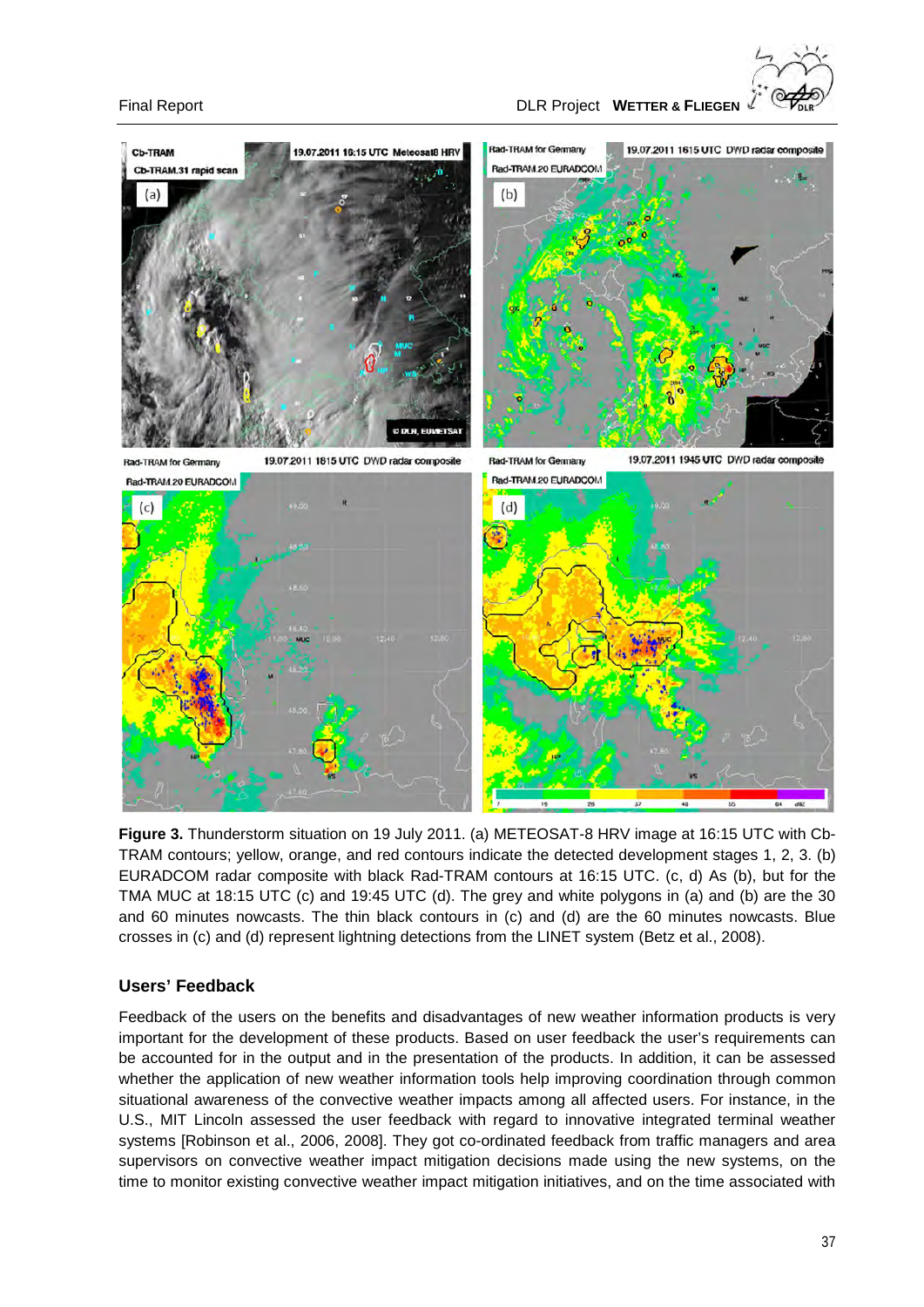the mitigation plan development and execution process in relation to expected workload for similar convective events prior to the new systems [Robinson et al., 2006]. Important results of this assessment were that it took less time for the users to develop and implement operationally effective plans and that the number of such plans implemented per convective weather day significantly increased.

During the summer campaigns 2010 and 2011 at MUC, the user feedback on Cb-TRAM and Rad-TRAM was obtained via informal e-mails, personal conversations, and a questionnaire with the questions:

- 1. Are the thunderstorm forecasts correct (e.g. extrapolated cells, moving direction) ?
- 2. Is the way of displaying the products appropriate? (e.g. clear, readable, free of interpretation) ?
- 3. Is the thunderstorm product helpful? (e.g. for the planning and for the co-ordination of the operations) ?

In total 8 questionnaires were filled in and 18 e-mails were obtained from about 20 persons involved in the campaigns. In-



**Figure 4.** POLDIRAD measurements on 19 July 2011. (a) Maximum reflectivity scan at 16:31 UTC. POLDIRAD is located in the center of the image. The circles indicate the radii of 50km and 100km around POLDIRAD. MUC is indicated by a black symbol on the 50km radius north-east of POLDIRAD. (b) Reflectivity for a vertical cross section (black line in (a)) at 16:27 UTC through the thunderstorm cell at 249° azimuth.

cluding the numerous comments and suggestions from personal conversations with supervisors at DFS Tower and Center MUC, directors of operations at LH HCC, and traffic managers from FMG, the evaluation of the questionnaires and e-mails resulted in a very positive feedback. Most of the users found the depiction of the products clear and intuitive. They appreciated the simple display of hazardous areas for air traffic as contours and the indication of the future development and moving direction. The 5 minutes updates of the products in 2011 were considered as much better than the 15 minutes updates in the year before. With the 5 minutes updates rapidly changing situations could easier and earlier be assessed. The nowcasting up to one hour was found to be accurate enough to enable a reasonable planning, e.g. the deployment of additional staff or the ordering of overtime, and it was useful to estimate how long the airport will be affected by a thunderstorm. The DFS appreciated the display and availability of data also from neighbouring countries. Thunderstorms moving towards Germany could then be recognized early and actions could be triggered with less time pressure. In general, the nowcasting products turned out to be very helpful for the planning.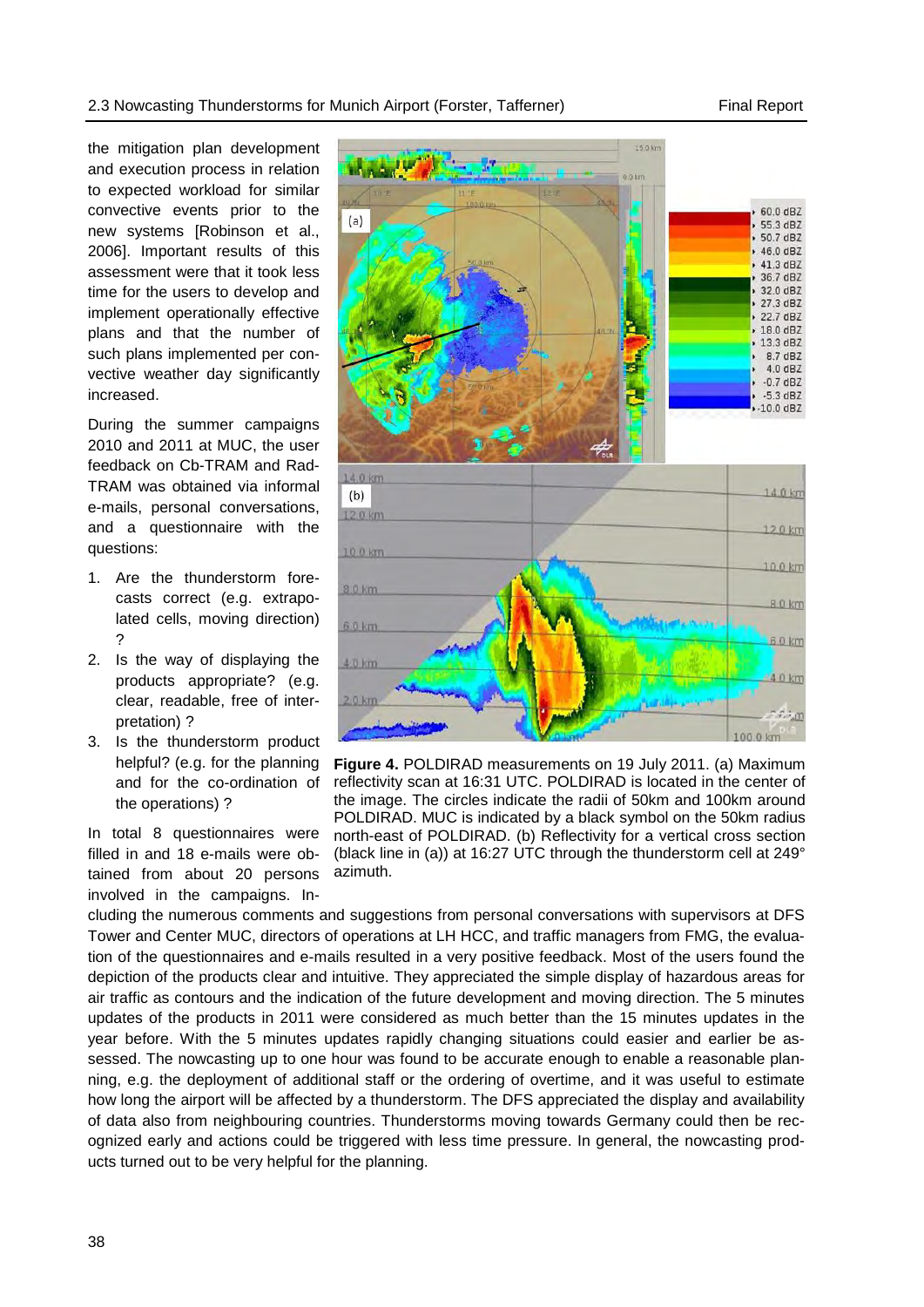However, in some cases it became clear that different users have different requirements with respect to weather information. For example on 24 August 2010 at 14:15 UTC, the 60 minutes nowcast predicted that a thunderstorm cell will directly affect MUC. One hour later, however, the cell passed just south of the airport. For the airport operations FMG, this was a wrong forecast, because the cell missed the airport and the operations on the movement area did not have to be shut down. In contrast, the DFS Tower MUC was satisfied with the forecast. Although MUC was not directly hit by the thunderstorm, there were severe obstructions in the approach, and with the help of the nowcast, the DFS could plan accordingly.

Another issue were heavy precipitation cells in Rad-TRAM close to the threshold of 37dBZ. Such cells appear and disappear from time step to time step, as their maximum reflectivity alternates between above and below the threshold. This is very confusing for the user, especially in cases when the cell clearly shows lightning activity also at time steps where it was not detected by Rad-TRAM. From these cases it is evident that a combination of different data sources (e.g. lightning and Rad-TRAM information) could guarantee a more continuous tracking of thunderstorm cells. The fusion of different data sources will be considered in WxFUSION (see below).

The DFS suggested some improvements with respect to the weather information and its presentation to the users. For instance, an indication of the height of a thunderstorm cell on the display would be very helpful in order to assess how many of the upper air sectors are affected by the cell. In addition, forecasts up to two hours would be of great advantage, as this is the timeframe for actions with regard to coordination at the central flow management unit (CFMU) in Brussels. Moreover, it would be a great advantage to have available and displayed all the innovative weather information products demonstrated during the summer campaigns in one visualization system only. At DFS, this would preferably be Met-FROG.

Finally, it turned out that the thunderstorm warnings were very useful for the collaborative decision making at the airport. During 2010, they were issued by DLR just to draw the attention of the users to the DLR products. However, as all users obtained the same warning at the same time, they all had the same situational awareness and could make decisions and trigger actions within a much shorter time period than without the warnings. Therefore, the thunderstorm warnings were also issued in 2011 on demand of the DFS. Currently, an automation of the thunderstorm warnings is discussed.

# **Quantitative Evaluation of the Nowcasting Products**

Several evaluations of Rad-TRAM and Cb-TRAM have been performed and are still in progress based on the data collected during the summer campaigns. An economic assessment has been performed and is described by Lau [2011] within this report and by Lau et al. [2011]. These studies investigate delay data at MUC, and determine the potential for a delay reduction, if weather information from Rad-TRAM is used for the pre-tactical planning of flights. In a complementary study, the DFS plans to estimate the potential for a delay reduction, if Rad-TRAM is used by the air traffic controllers for tactical regulations. It is envisaged to perform real time simulations with controllers to assess their actions with and without the Rad-TRAM information.

In order to assess the detection and nowcasting quality of the DLR algorithms two different methods have been applied. The first method compares the nowcasting of Cb-TRAM and Rad-TRAM for different lead times with the detection in Cb-TRAM and Rad-TRAM, respectively. The second method compares the detection and nowcasting of Cb-TRAM or Rad-TRAM with the observation by an independent data source. While the first method assesses the nowcasting quality only, the second method also assesses the ability of the algorithm to detect thunderstorms at the correct location.

## **Comparison of Nowcast with Observation**

In case of the first method, we distinguish a pixel-based from an object-based analysis, see Figure 5. The pixel-based analysis checks how many pixels of an observed Rad-TRAM (Cb-TRAM) object overlap with pixels of a Rad-TRAM (Cb-TRAM) nowcast. These are counted as hits (Figure 5a). The pixels of an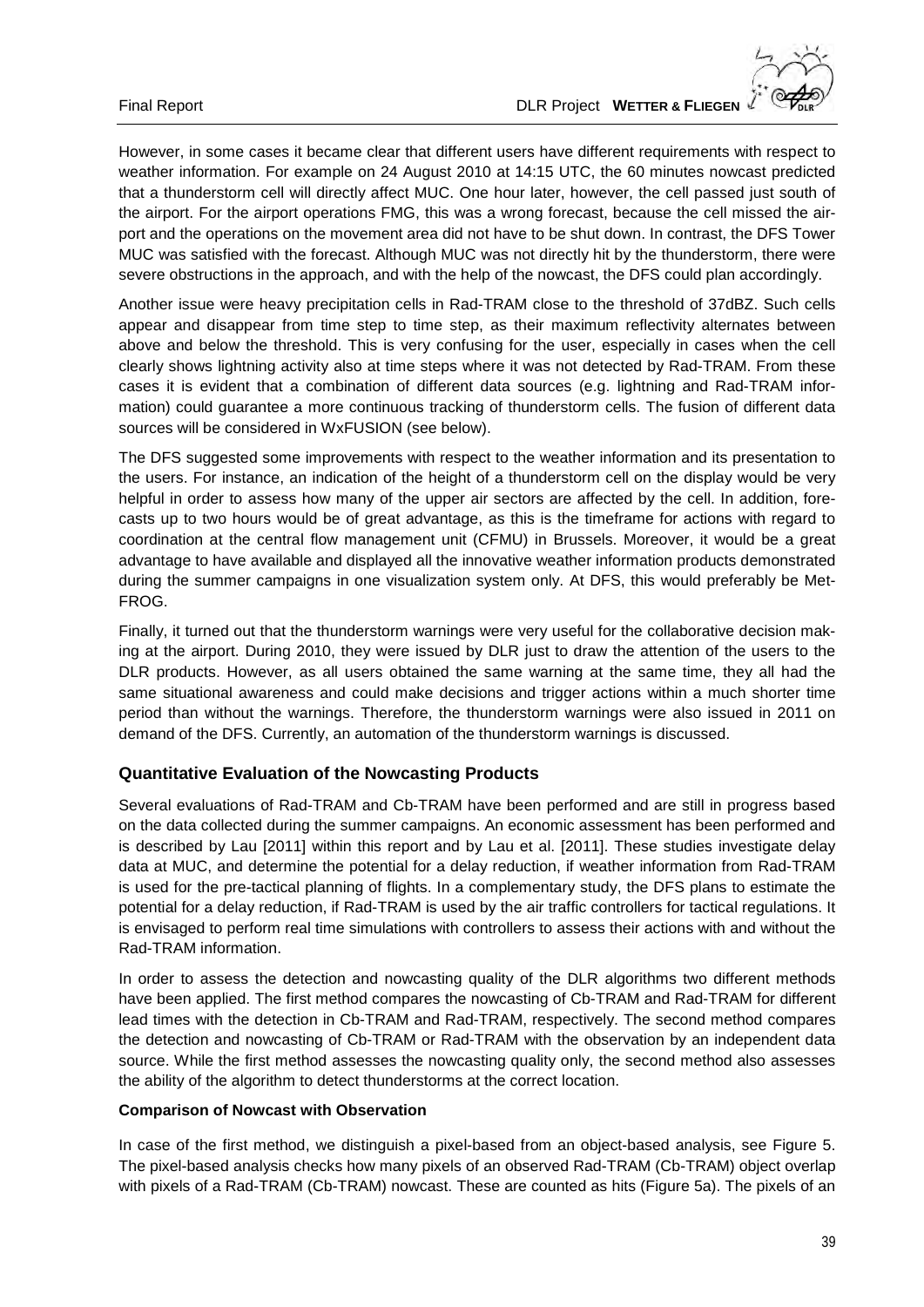observed object that do not overlap with a nowcast one are regarded as misses, and the pixels of a nowcast object that do not overlap with an observed one are regarded as false alarms. Skill scores like the probability of detection (POD) with POD=hits/(hits+misses) and the false alarm ratio (FAR) with FAR=false alarms/(hits+false alarms) are calculated and interpreted. The perfect nowcast would have a POD = 1 and a FAR = 0. Figure 6 shows the results of the POD and FAR for the pixel-based analysis of Rad-TRAM nowcasts over the whole summer period 2011 (39 thunderstorm days). As expected the POD decreases, and the FAR increases with nowcast lead time. The mean POD value over all days is 0.65 for the 15 minutes nowcast and declines to 0.27 for the 60 minutes nowcast with standard deviations between 0.06 and 0.03, respectively (Table 1). The mean FAR over all days increases from 0.36 for the 15 minutes nowcast to 0.73 for the 60 minutes nowcast with standard deviations between 0.03 and 0.06, respectively. These numbers are quite encouraging keeping in mind that the pixel-based analysis requires an exact match of observation and nowcast.



**Figure 5**. Observed (black) and nowcast (grey) objects. (a) Pixel-based analysis: the pixels covered by the observed and nowcast objects are counted. (b) Object-based analysis: the observed and nowcast objects are counted. Green are the hits, blue the misses and red the false alarms.

|                                                                                                       | 15 min | ึ ?n min | $45 \text{ min}$ | 60 min |  |
|-------------------------------------------------------------------------------------------------------|--------|----------|------------------|--------|--|
| derstorm days in 2011 for the 15, 30, 45, and 60 minutes nowcasts.                                    |        |          |                  |        |  |
| <b>Table 1:</b> Mean values of POD and FAR and the respective standard deviations (STD) for all thun- |        |          |                  |        |  |

|                          | 15 min.     | 30 min.     | 45 min.     | 60 min.     |
|--------------------------|-------------|-------------|-------------|-------------|
| POD / FAR                | 0.65/0.36   | 0.47/0.53   | 0.34/0.65   | 0.27/0.73   |
| <b>POD STD / FAR STD</b> | 0.06 / 0.03 | 0.04 / 0.05 | 0.03 / 0.05 | 0.03 / 0.06 |

The object-based method, however, requires just an overlap between observed and nowcast object (Figure 5b). Overlapping observed and nowcast objects are counted as hits, non-overlapping observed objects are counted as misses, and non-overlapping nowcast objects are counted as false alarms. In Figure 7 POD and FAR for the object-based analysis are shown. As only an overlap between observed and nowcast objects is required, the skill is better than for the pixel-based analysis. The mean values of the POD vary between 0.74 for the 15 minutes nowcast and 0.48 for the 60 minutes nowcast with standard deviations between 0.06 and 0.04, respectively (Table 2). FAR increases from 0.25 for the 15 minutes nowcast to 0.52 for the 60 minutes nowcast with standard deviations between 0.02 and 0.04.

|                          | 15 min.     | 30 min.   | 45 min.     | 60 min.     |
|--------------------------|-------------|-----------|-------------|-------------|
| POD / FAR                | 0.74/0.25   | 0.65/0.35 | 0.56/0.43   | 0.48/0.52   |
| <b>POD STD / FAR STD</b> | 0.06 / 0.02 | 0.05/0.03 | 0.05 / 0.04 | 0.04 / 0.04 |

**Table 2**: Same as Table 1, but for the object-based analysis.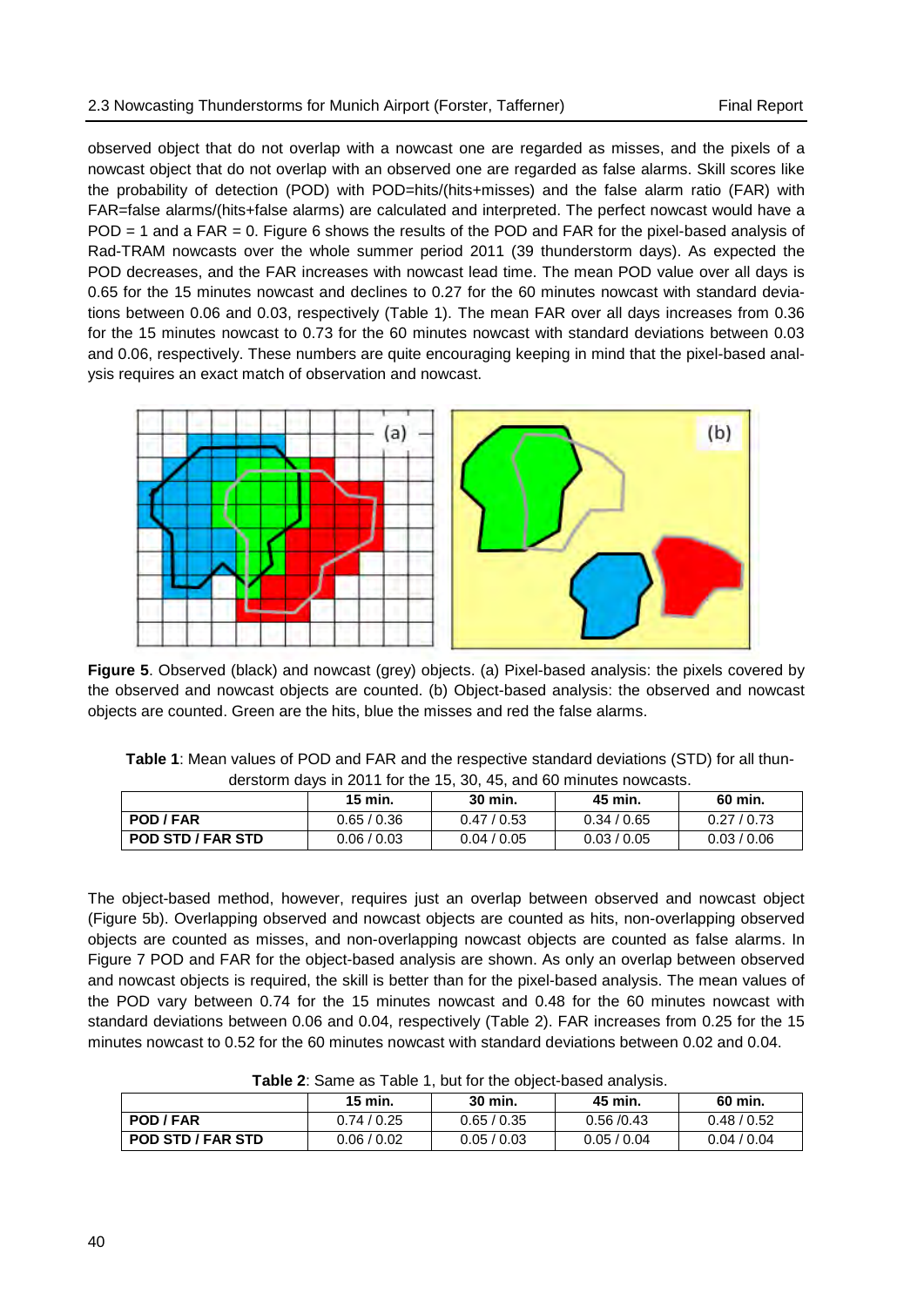An issue with the presented pixeland object-based analyses is the fact that observed objects that appear for the first time are not nowcast and counted as misses, because Rad-TRAM cannot predict the formation of a new heavy precipitation cell. Therefore, the object-based evaluation has been repeated for only those objects that also have a nowcast. This evaluation can be considered as the best case scenario, as the weakest criterions for obtaining a hit (overlap only) and filtering misses (only objects are considered that have a nowcast) are applied for the evaluation. The main results are summarized in Table 3. From the evaluations presented here, it can be concluded that the nowcasting performance of Rad-TRAM is somewhere between the pixel-based analysis and the best case scenario. The nowcasting for lead times greater than 30 minutes has to be considered with care because of the low POD and high FAR.





**Figure 6.** POD and FAR for the pixel-based analysis for all thunderstorm days in 2011. The black, red, yellow and green curves indicate the daily mean values for the 15, 30, 45, and 60 minutes nowcast

|                          | 15 min.      | 30 min.      | 45 min.     | 60 min.   |
|--------------------------|--------------|--------------|-------------|-----------|
| POD / FAR                | 0.98/0.01    | 0.95/0.03    | 0.89/0.09   | 0.75/0.23 |
| <b>POD STD / FAR STD</b> | 0.06 / 0.004 | 0.06 / 0.007 | 0.06 / 0.01 | 0.05/0.03 |

One disadvantage of the presented evaluation is the fact that it is biased towards large objects. It is evident that an overlap of the nowcast and the observation of large objects is more likely than for small objects. In addition, it can happen that an observation overlaps with two different nowcast objects which have different sizes and cell centers than the observed one. The overlaps are counted as hits, although from an eyeball inspection the observed object does not match very well with the nowcast objects. In order to get a feeling on the ability of Rad-TRAM to nowcast the correct size of the objects as well as the correct location of their cell centers, further skill scores have to be evaluated like the location error of the cell centres and the area bias of the cells. Work is currently in progress to calculate such skill scores and perform additional analyses for the thunderstorm days in 2011. Similarly, work on the pixel-based and object-based analysis as well as the calculation of location errors and area bias for Cb-TRAM nowcasts is currently in progress.

## **Comparison with an Independent Data Source**

In contrast to precipitation, lightning activity is an exclusive feature to thunderstorms. Therefore, lightning data from the LINET network [Betz et al., 2008] has been the data source of choice for the comparison with Cb-TRAM detections and nowcasts [Zinner et al., 2011]. Only Cb-TRAM cells of the mature stage have been considered here, as the other two development stages in Cb-TRAM are early warning stages and therefore not necessarily connected to lightning activity. The lightning data were clustered to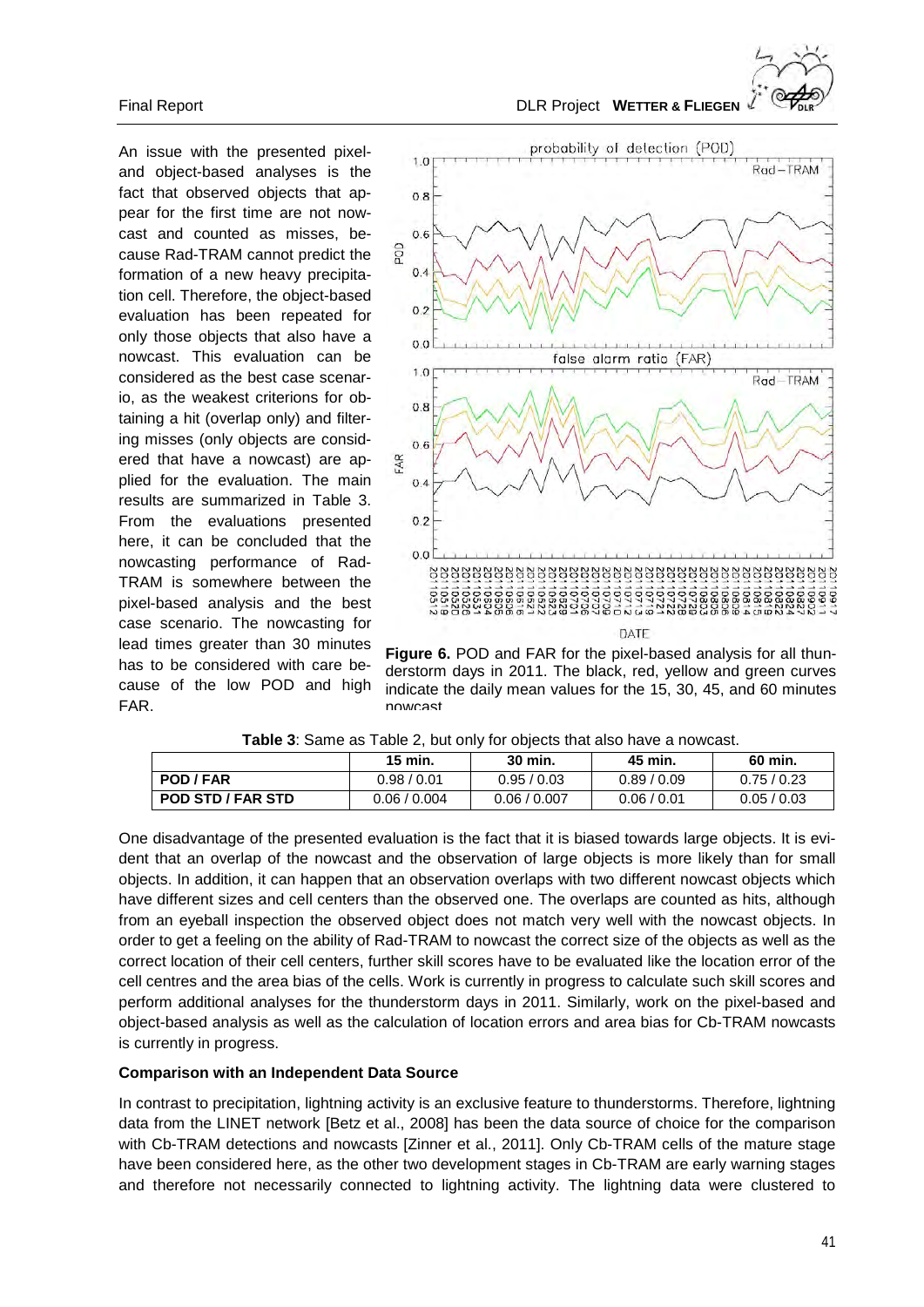lightning objects, and the overlap between Cb-TRAM detected and nowcast cells with lightning objects is determined by both a pixel-based and an object-based analysis as illustrated in Figure 5. This time, the grey contours in Figure 5 are the lightning objects, and the black contours represent either Cb-TRAM detections or nowcasts. As example, results of the object-based analysis show that for the Cb-TRAM detections the POD is around 61% and the FAR is around 29%, if an overlap of at least one pixel is required. The POD decreases to 33.4% and the FAR increases to 60.8% for the 60 minutes nowcast. These numbers are encouraging keeping in mind that some of the lightning cells are counted as misses, as they are related to another Cb-TRAM detection of stage. Sensitivity studies including all Cb-TRAM detection stages confirmed this. However, the FAR got worse because many of the Cb-TRAM stage one and two cells do not contain lightning and are



**Figure 7.** Same as Figure 6, but for the object-based analysis.

counted as false alarms. Further details and results can be found in Zinner et al. [2011].

A study by Dotzek and Forster [2010] compared Cb-TRAM detections and nowcasts with data from the European Severe Weather Data base (ESWD). With six case studies they showed that up to 47% of all ESWD reports were located within a Cb-TRAM detection contour, and about 7% more reports were located close by these contours. The POD for an ESWD report corresponding with a Cb-TRAM detection was 24% on average in the whole summer season 2008 with maximum values up to 58% on intense thunderstorm days. These numbers are encouraging, as ESWD reports do not necessarily have to correspond exactly with a Cb-TRAM cell due to storm morphology. In addition, if a detected Cb-TRAM cell is not related to an ESWD report, this does not falsify the Cb-TRAM detection, but the convective storm might simply have not been reported to the ESWD. Likewise, the absence of a Cb-TRAM cell cannot be regarded as a proof that there was no thunderstorm. The ESWD report then might be related to storms that cannot be seen from space like small or low-topped convective storms, or those developing below cirrus layers.

#### **Developments beyond the Nowcasting Horizon**

The nowcasting quality of thunderstorms rapidly deteriorates with nowcast lead time. For lead times beyond roughly one hour they are no longer reliable and reasonable, as discussed above. On the other hand, forecasts from numerical weather prediction models are not reliable for the first hours, but have better forecast skills for longer lead times.

To fill that gap between nowcasts based on observations only and forecasts based on model data only, the concept of WxFUSION (see Section 2.2 above) is used. The graphical user interface of WxFUSION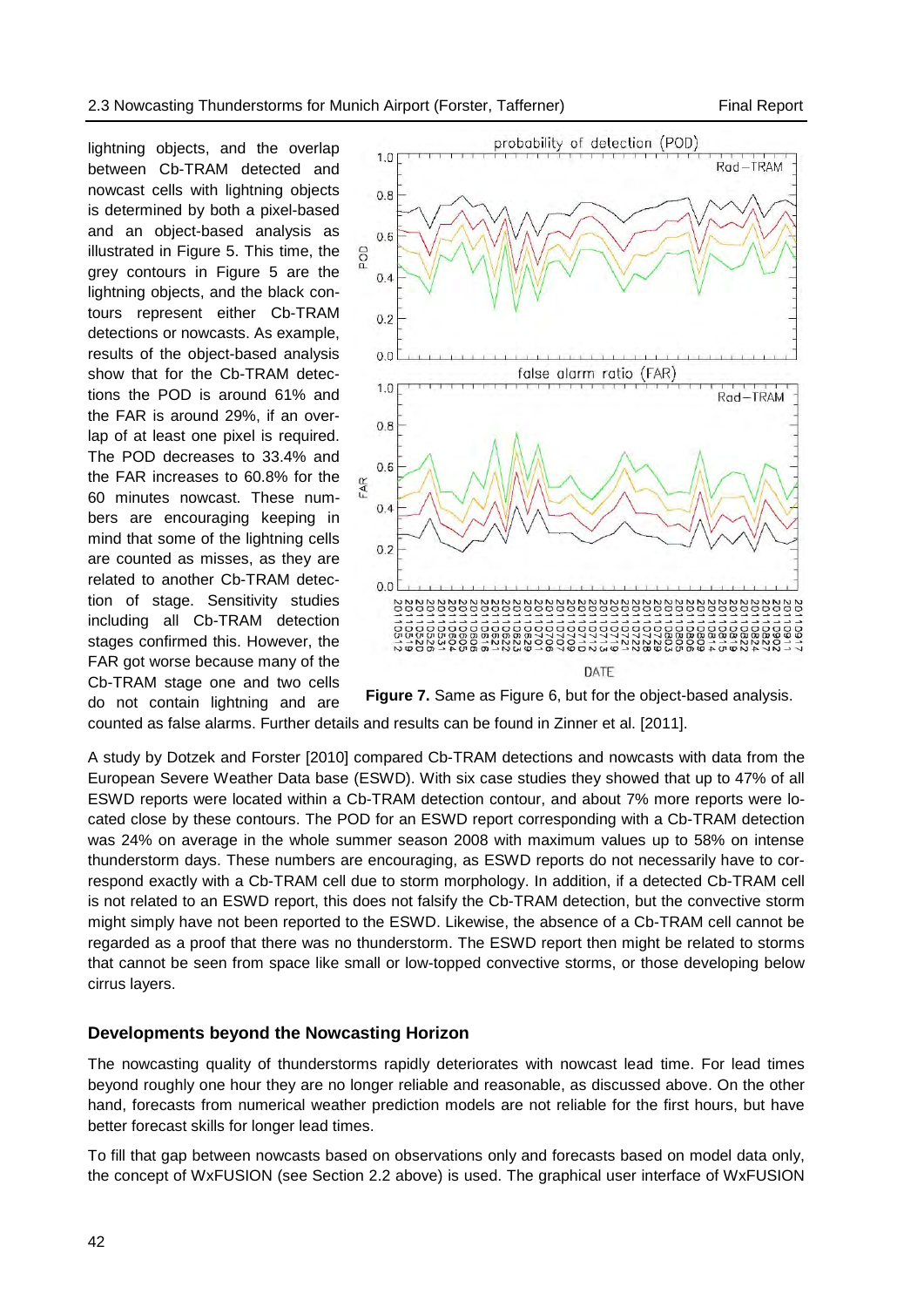where the different data sources can be superimposed and the fuzzy logic and the numerical forecast selection algorithms can be tested has been run in real time during the summer campaigns. Work has been done and is currently going on to evaluate the results of these algorithms and to gain further knowledge on the formation and life cycle of thunderstorms that can be used in the fusion algorithm. Examples are given in the following.

One study investigated the ability of the COSMO-DE model to forecast the location of thunderstorm cells. For this, Cb-TRAM was applied to synthetic satellite images from COSMO-DE which are available up to 21 hours in 15 minute intervals. Comparing the Cb-TRAM  $_{\text{CSMO}}$  forecasts to Cb-TRAM observations revealed that 50% of all Cb-TRAM <sub>COSMO</sub> forecasts overlap with an observation. The forecasts are updated every 3 hours. That means for each 15 minute interval 7 different forecasts with different initial times exist and build a so-called time lagged ensemble with ensemble member 1 as the most recent forecast and ensemble member 7 as the oldest forecast. If the different Cb-TRAM  $_{\text{COSMO}}$  forecasts from this time lagged ensemble are compared to the observation, it turned out that member 1 and member 4 are the best members in the majority of all cases, i.e. the Cb-TRAM observations overlap most often with a Cb-TRAM <sub>COSMO</sub> forecast from member 1 or 4.

Another study investigated the initiation of thunderstorms by exploring the vertical velocity, the equivalent potential temperature, and CAPE (convective available potential energy) in the synoptic scale model COSMO-EU [Köhler, 2011]. It was found that in most of the areas where thunderstorms were observed COSMO-EU forecasts showed constant upward motion above 1000hPa, potential lability and elevated values for CAPE. These large scale parameters from COSMO-EU agreed better with observed thunderstorms than the thunderstorm probabilities from the high resolution COSMO-DE model.

The time series of different observational data like cloud top height, maximum radar reflectivity, lightning activity, and size of a thunderstorm as well as forecast data from the COSMO-DE model were inspected in combination in order to learn about the life cycle of thunderstorms [Bretl, 2010]. It was found that the time series of the trend of the inspected variables show a typical behaviour during the formation, mature, and decay phase of a thunderstorm. For instance, the formation phase is characterized by a growth of all inspected variables, while the decay phase is characterized by a decline of these variables.

A further study deals with the detection and nowcasting of convection initiation (CI) [Stich et al., 2011]. The aim is to improve the CI stage-1 detection and nowcasting in Cb-TRAM by a combination with different data sources from observations and numerical models. First results show that the high FAR of the Cb-TRAM's stage 1 can be considerably lowered by excluding detections and nowcasts that occur in regions with low surface equivalent potential temperatures and downward motion at 500hPa. At the same time, the POD hardly changes.

Finally, surface observations of temperature, humidity, and pressure from SYNOP observations and data from the Vienna Enhanced Resolution Analysis (VERA) System were explored to find out whether they exhibit typical characteristics along thunderstorm tracks monitored by Cb-TRAM [Klötzke, 2011]. It was found that thunderstorms related to frontal systems exhibit high pressure gradients and gradients of equivalent potential temperatures.

## **Conclusions and Outlook**

The demonstration of the DLR products for thunderstorm detection and nowcasting at MUC during the summer campaigns in 2010 and 2011 showed the usefulness of these products for the collaborative decision making process at the airport. As all users received a thunderstorm warning at the same time and could get an overview on the current weather situation by inspecting the DLR nowcasting products, they had the same situational awareness and could make decisions and trigger actions with less time pressure than without the warnings and products. In general, the user feedback was very positive, but with suggestions for improvements of the products like an indication of the height of the thunderstorm cells in the display or the demand for nowcasts beyond one hour. The latter will be considered within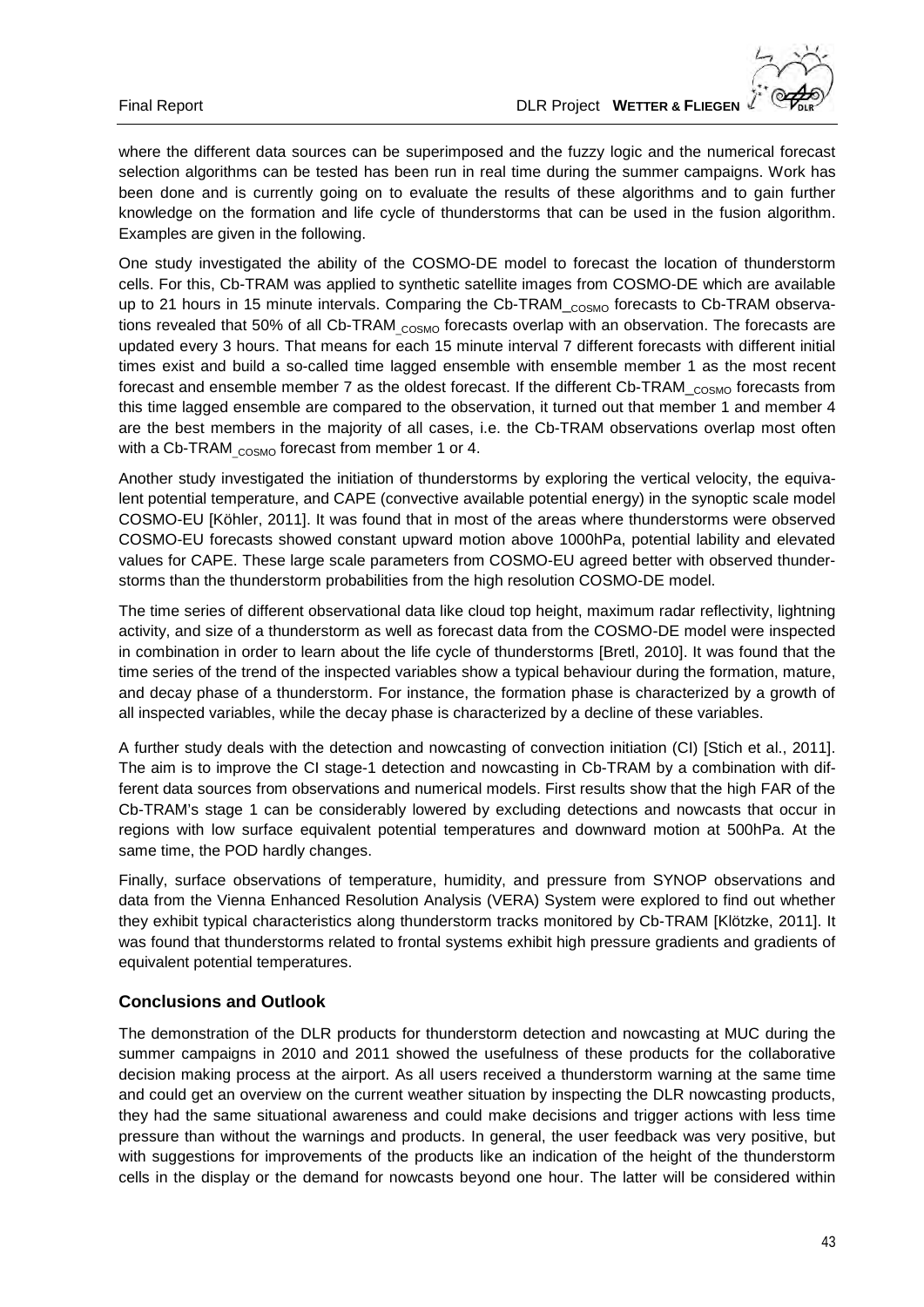WxFUSION (see Section 2.2) which has been further developed during the campaigns, but is not yet ready to be presented to the users. Still, effort has to be made in order to integrate the knowledge gained from the studies made so far. A quantitative assessment of the nowcasting performance of the DLR tools revealed that the algorithms have good forecast skills, but for lead times greater than 30 minutes the nowcasting has to be used with care because of the increasing number of missed observations and false alarms. These results indicate that it is more suitable for longer lead times to combine observational and nowcasting data with numerical model results and express the forecasts with probabilities, e.g. the probability of the occurrence of a thunderstorm in a specific area. This will also be considered within WxFUSION.

It is envisaged to initiate another summer campaign in 2012. Not only Rad-TRAM but also Cb-TRAM products will then be available in the MetFROG display in real time. In addition, Rad-TRAM can also be tested by the controllers within the PHOENIX test display. Since the thunderstorm warnings turned out to be very important, it is planned to automate the production of such warnings on the basis of Rad-TRAM. Whenever a Rad-TRAM cell is detected and/or nowcast within the TMA MUC a text message will be issued automatically and sent to the users. As the DFS wishes to present all the information in one display, it is discussed to integrate the thunderstorm warnings in the MetFROG display. As a further activity during the summer campaign 2012, it is planned to demonstrate the link of Cb-TRAM and Rad-TRAM data into the cockpit of light aircraft. DLR is currently in contact with the companies Atmosphere (http://www.atmosphere.aero/) and TriaGnoSys (http://triagnosys.com/) in order to discuss and prepare a concept for such a demonstration.

## **Acknowledgements**

We are grateful to the DWD who supported the campaigns 2010 and 2011 with operational weather data and enabled a test-wise installation of the DLR nowcasting algorithms Cb-TRAM and Rad-TRAM at DWD facilities. We also thank Stefan Schwanke (DFS) for supporting the summer campaign 2011 from the LuFo IV project iPort. Thank you very much to all the users from DFS, FMG and LH HCC who gave us valuable feedback on our products, especially to Peter Roth from DFS Tower MUC who promoted our products within the ProMUC consortium. LH HCC is acknowledged for offering a working place to DLR. We thank Gottfried Perschl from WIIS GmbH for giving us the opportunity to display our products in WIIS, and we thank Prof. Dr. H.-D. Betz from Nowcast GmbH for providing lightning data during the campaigns in 2010 and 2011.

## **References**

Betz, H. D., K. Schmidt, W. P. Oettinger, and B. Montag (2008), Cell-tracking with lightning data from LINET, Adv. Geosci., 17, 55– 61.

Bretl, S., 2010: Untersuchung des Lebenszyklus von Gewittern in Mitteleuropa mit Hilfe von Fernerkundungs- und Modelldaten, Diplomarbeit in Meteorologie, Ludwig-MaximiliansUniversität München, 31. März 2010.

Dotzek, N., and C. Forster, 2010: Quantitative comparison of METEOSAT thunderstorm detection and nowcasting with in situ reports in the European Severe Weather Database (ESWD), Atmos. Res., 100 (2011), 511-522, doi:10.1016/j.atmosres.2010.12.013.

Eurocontrol, 2007: Performance Review Report 2006 of the Performance Review Commission, May 2007.

Forster, C., A. Tafferner, C. Keil, T. Zinner, 2008, Validation of severe weather forecasts based on synthetic satellite data as part of an integrated thunderstorm forecast system for air traffic, Proceedings of the EUMETSAT Meteorological Satellite Conference, Darmstadt, Germany 8 - 12 September 2008, EUMETSAT P. 52, ISBN 978-92-9110-082-8, ISSN 1011-3932, 8 pages.

Forster, C., and A. Tafferner, 2009a: Nowcasting and forecasting thunderstorms for air traffic with an integrated forecast system based on observations and model data, WMO Symposium on Nowcasting, Whistler, B.C., Canada, 30 August - 4 September 2009.

Forster, C., and A. Tafferner, 2009b: An integrated user-oriented weather forecast system for air traffic using real-time observations and model data, Proceedings of the European Air and Space Conference (CEAS), Manchester, UK, 26 - 29 October 2009

Holzäpfel, F., K. Dengler, T. Gerz, C. Schwarz, Prediction of Dynamic Pairwise Wake Vortex Separations for Approach and Landing, AIAA Paper 2011-3037, 3rd AIAA Atmospheric Space Environments Conference, 27-30 June 2011, Honolulu, Hawaii, 15 pages.